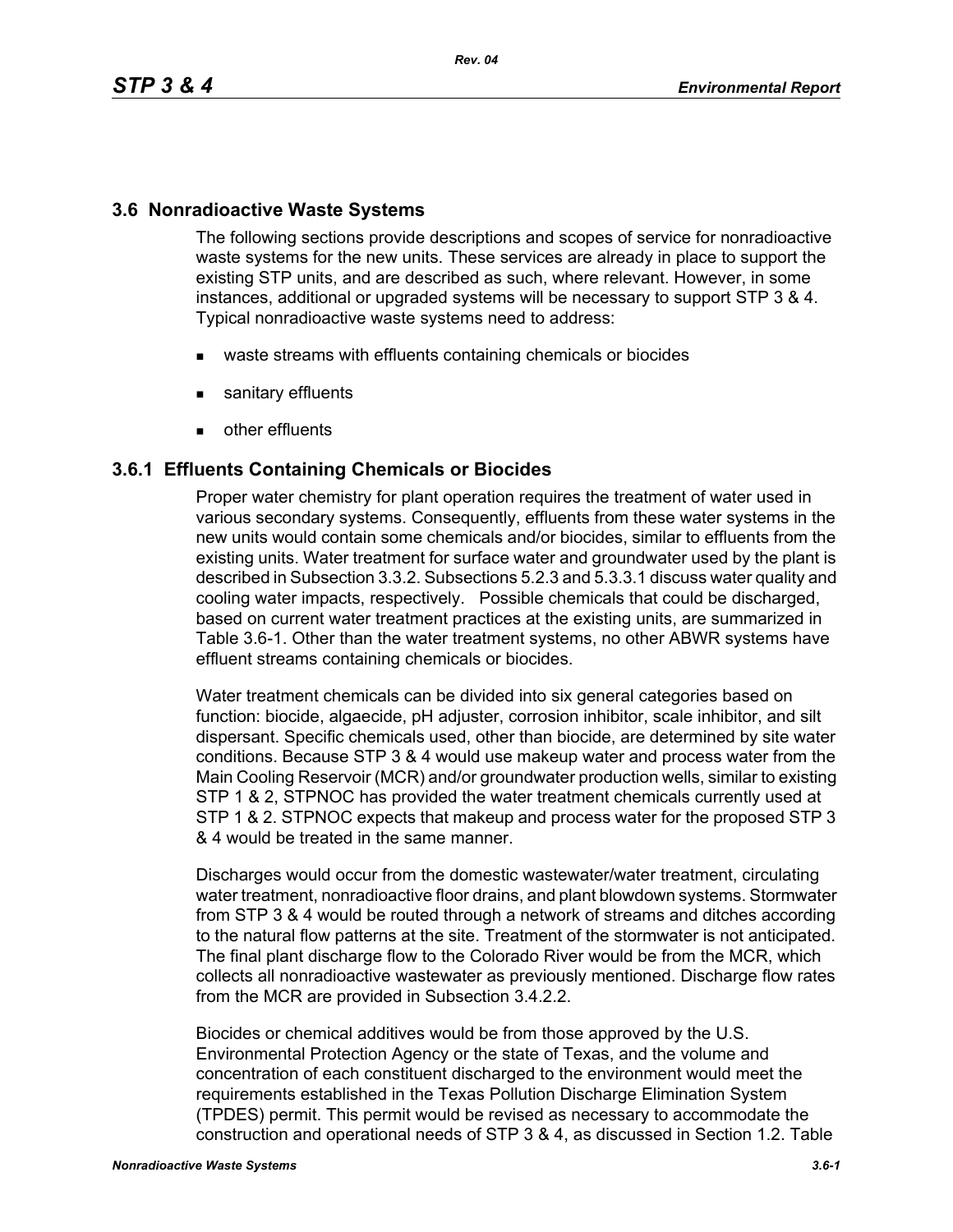3.6-2 summarizes the current STP site-wide effluent limitations (Reference 3.6-1). It is anticipated that similar limitations would apply to all proposed outfalls from the new plants, including any new sanitary or other waste treatment outfalls.

# **3.6.2 Sanitary System Effluents**

Currently, STPNOC maintains a private sanitary waste treatment system, in compliance with acceptable industry design standards, the Clean Water Act, and state regulatory authority (through the TPDES permit that dictates the quality of discharges to surface water in the MCR). The waste treatment system is monitored and controlled by trained operators. Two systems are operated. One treatment plant serves the Nuclear Support Center and Nuclear Training Facility (NTF) and is located on the eastern side of the facility (NTF Sanitary Waste Treatment System). The other treatment plant serves the current units and is located on the western side of the facility (West Sanitary Waste Treatment System).

The systems are composed of activated sludge aeration tanks, a clarifier, chlorine contact chamber, and anaerobic digester. Periodically, sludge from this system is disposed by land application on the STP site in accordance with the permit to landapply sewage sludge (Reference 3.6-2). The approximate current rate of sludge land application is 30,000–40,000 gallons per year. It is anticipated that a similar approach to sludge management would be expected with the addition of STP 3 & 4. The effluent from the current sanitary waste systems is monitored for flow, total suspended solids, biological oxygen demand, and minimum chlorine residual before ultimate discharge to the MCR (Reference 3.6-1). Table 3.6-2 summarizes the effluent limitations for these sanitary parameters.

Based on the location of the proposed STP 3 & 4, the West Sanitary Waste Treatment System will be replaced by a new sanitary treatment plant capable of supporting all four units. The plant will be designed to treat approximately 300,000 gallons per day of sanitary waste. The NTF Sanitary Waste Treatment System will be replaced with a new treatment system designed to treat approximately 100,000 gallons per day of sanitary waste. The preexisting outfalls will be used for discharge at both treatment plants. The new sewage treatment systems include a communitor with a bypass screen channel, aeration tanks, final clarifiers, chlorine contact tanks, aerobic digesters, air blowers, froth spray pumps, hypochlorite pumps, and related equipment. The components of the new systems are designed to meet the increased needs during refueling operations when additional people are onsite. (Note: the units may be operated in contact stabilization mode to process the substantially higher waste water flow during outages.) The discharge effluent from the expanded plants, including land application of sludge, would be monitored in accordance with Texas Commission on Environmental Quality (TCEQ) requirements. A new or amended permit would be submitted to TCEQ according to ER Section 1.2. Figure 3.6-1 is a process flow diagram of the sanitary treatment system (for completeness, the potable water treatment process has also been depicted). If there is a need for additional sanitary waste provisions during peak construction (or outage support), approved supplemental means would be employed, including temporary and/or potable systems.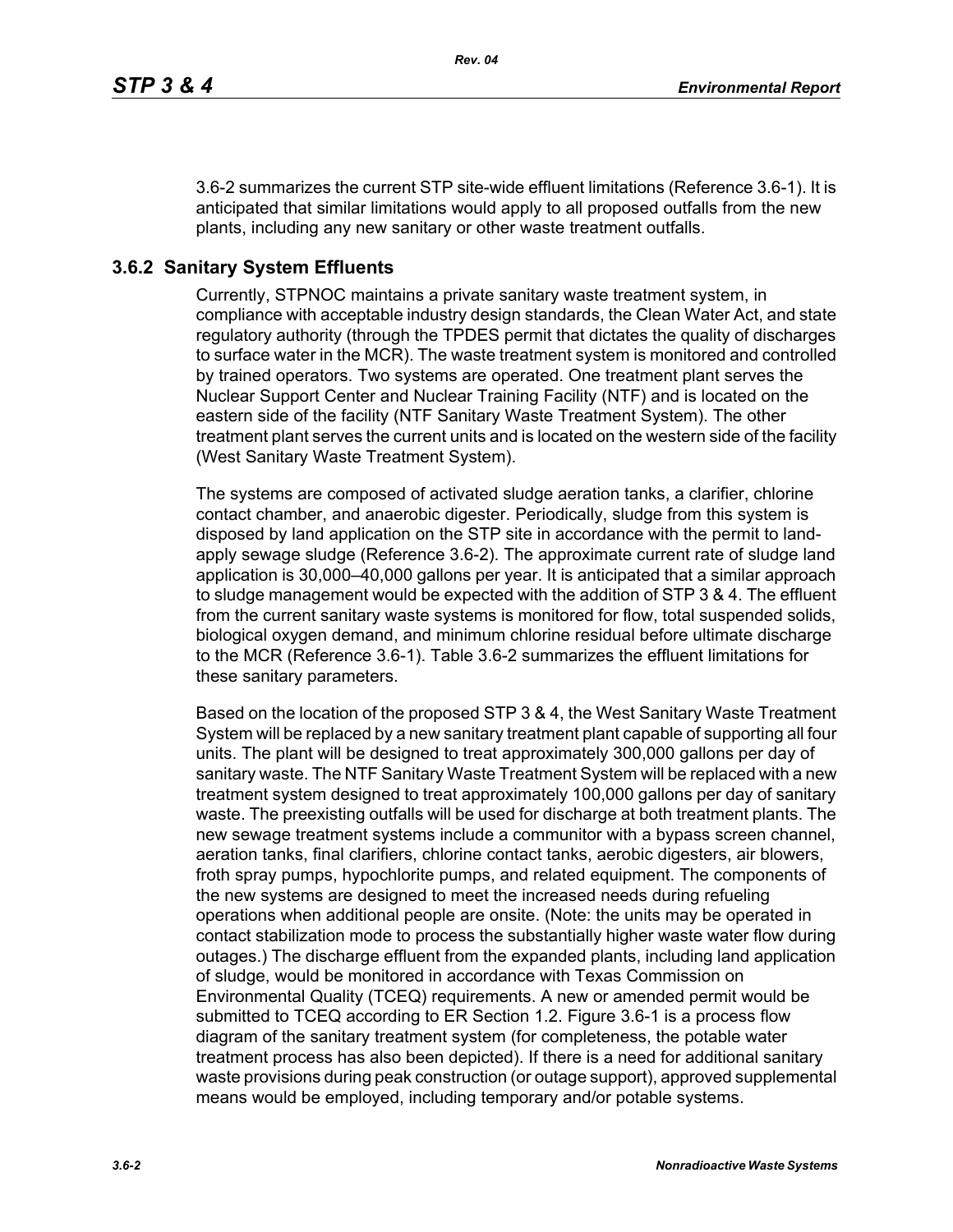## **3.6.3 Other Effluents**

This section describes miscellaneous nonradioactive gaseous, liquid, or solid effluents not addressed in Subsection 3.6.1 or Subsection 3.6.2.

## **3.6.3.1 Gaseous Emissions**

Standby diesel generators and a combustion turbine generator provide reliable backup power to various plant system electric loads, including the control building and turbine building. The diesel generators (three per reactor) are located in the reactor building. The combustion turbine generator is located in the turbine building (one per reactor). The combustion turbine generator also supplies additional power when required. The combustion turbine generator and diesel generators use No. 2 diesel fuel and release permitted gaseous effluents to the air. The auxiliary boilers are electric and do not have gaseous emissions associated with them. Table 3.6-3 describes annual estimated emissions from these sources. Minor emission from diesel-driven fire water pumps is not listed due to the anticipated low levels of usage.

Nonradioactive gaseous emissions created during plant operation from backup power plant supply sources and startup will be permitted by the TCEQ. The permit would specify allowable quantities of emissions. Section 1.2 summarizes the necessary air permits and approximate schedule to obtain these necessary permits. No operational sources of gaseous emissions other than diesel generators, or combustion turbines are planned for the new units.

### **3.6.3.2 Liquid Effluents**

Nonradioactive liquid effluents that will be discharged to the MCR and the Colorado River will be regulated under the existing or revised TPDES permit (Reference 3.6-1). The TPDES list of permitted outfalls will be expanded to include any additional locations, constituents, adjusted flow paths, or increased volumes created by the operation of the new units. The existing STP units do not discharge treated effluent to groundwater, and the new units would not discharge to groundwater.

The non-radioactive drain system collects waste water from plant buildings (Reactor, Turbine, Control, Service, and other buildings). A system composed of collection piping, curbs, and pumps is provided. Non-radioactive waste water from the Turbine Building, Reactor Building, hot machine shop and the Control Building is routed to a dedicated oil/water separator where oil and settled solids are removed for off-site disposal. The non-oily, non-radioactive effluent is sent to dual settling basins. Nonradioactive waste water from the Service Building and other buildings is sent directly to the dual settling basins. Means are provided to perform any required tests or analyses required by the TPDES permit. The nonradioactive liquid effluent would be discharged to the MCR through a new/or existing permitted outfall(s).

## **3.6.3.3 Hazardous Wastes**

Hazardous wastes are wastes with properties that make them dangerous or potentially harmful to human health or the environment, or that exhibit at least one of the following characteristics: ignitability, corrosivity, reactivity, or toxicity. Federal Resource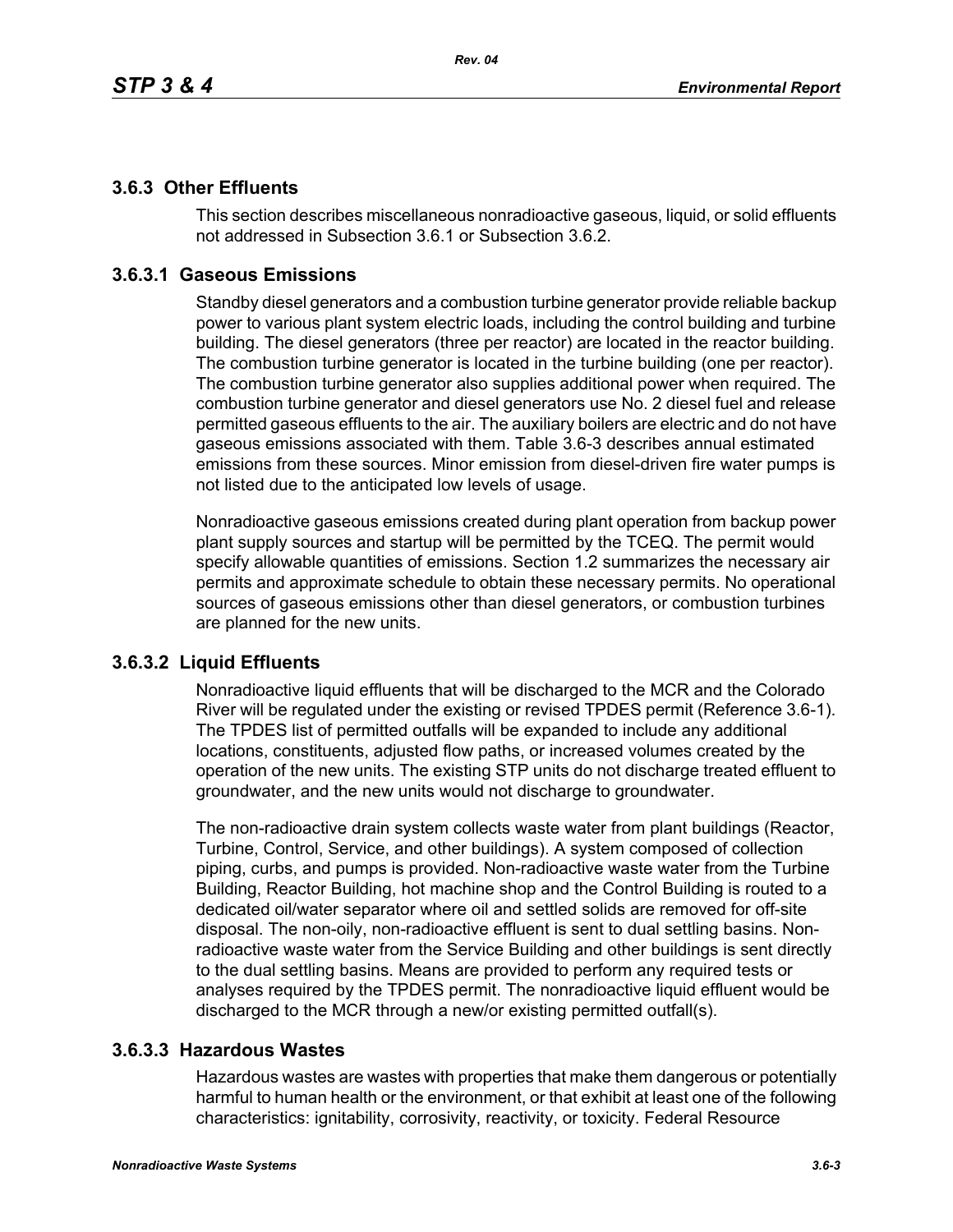Conservation and Recovery Act regulations govern the generation, treatment, storage, and disposal of hazardous wastes.

STP currently generates small quantities of hazardous wastes and has been classified as a small quantity generator. Wastes are stored temporarily (maximum of 180 days) on site and periodically disposed of at a permitted disposal facility. All hazardous wastes activities are performed in compliance with federal regulations and STPNOC waste-handling procedures. STPNOC has procedures in place to minimize the impact in the unlikely event of a hazardous waste spill. The treatment, storage, and disposal of wastes generated by construction and operation of STP 3 & 4 would be managed as current wastes are managed at STP 1 & 2. The status of STP as a small quantity generator would be revised, if necessary, based on any additional waste generated from STP 3 & 4.

### **3.6.3.4 Mixed Wastes**

Mixed waste contains hazardous waste and a low-level radioactive source, special nuclear material, or byproduct material. Federal regulations governing generation, management, handling, storage, treatment, disposal, and protection requirements associated with these wastes are contained in the Code of Federal Regulations, Title 10 (Energy) and Title 40 (Environmental Protection Agency). Mixed waste is generated during routine maintenance activities, refueling outages, health protection activities, and radiochemical laboratory practices. Few disposal facilities are permitted to accept mixed wastes. Therefore, waste minimization is critical. STPNOC employs a comprehensive expendable material control program that includes measures to minimize the creation of mixed waste.

Through aggressive waste minimization procedures and techniques, STP 1 & 2 has not generated mixed wastes for several years. The treatment, storage, and disposal of mixed wastes, if any, generated by STP 3 & 4 would be managed in the same manner as is currently done for STP 1 & 2.

### **3.6.3.5 Liquid and Solid Effluents**

Nonradioactive solid wastes include typical industrial wastes such as metal, wood, and paper, as well as process wastes such as nonradioactive resins and sludge. STPNOC ships waste oil, grease, electrohydraulic fluid, adhesives, liquid paint, and solvent for fuel blending and thermal energy recovery. Used oils, diesel fuel, and anti-freeze solutions are sent to a recycling vendor for reprocessing. Lead-acid batteries are returned, when possible, to the original manufacturer for recycling or are shipped to a registered battery recycler. In addition, STPNOC has an active paper and scrap metal recycling program.

Nonradioactive solid waste that cannot be shipped for recycling is shipped for disposal. Municipal-type waste is transported to an offsite landfill. Construction-related noncombustible, inert debris, may be placed in the onsite landfill in accordance with TCEQ regulations, or alternatively, disposed of offsite at a licensed facility. STPNOC would apply similar waste management practices for STP 3 & 4.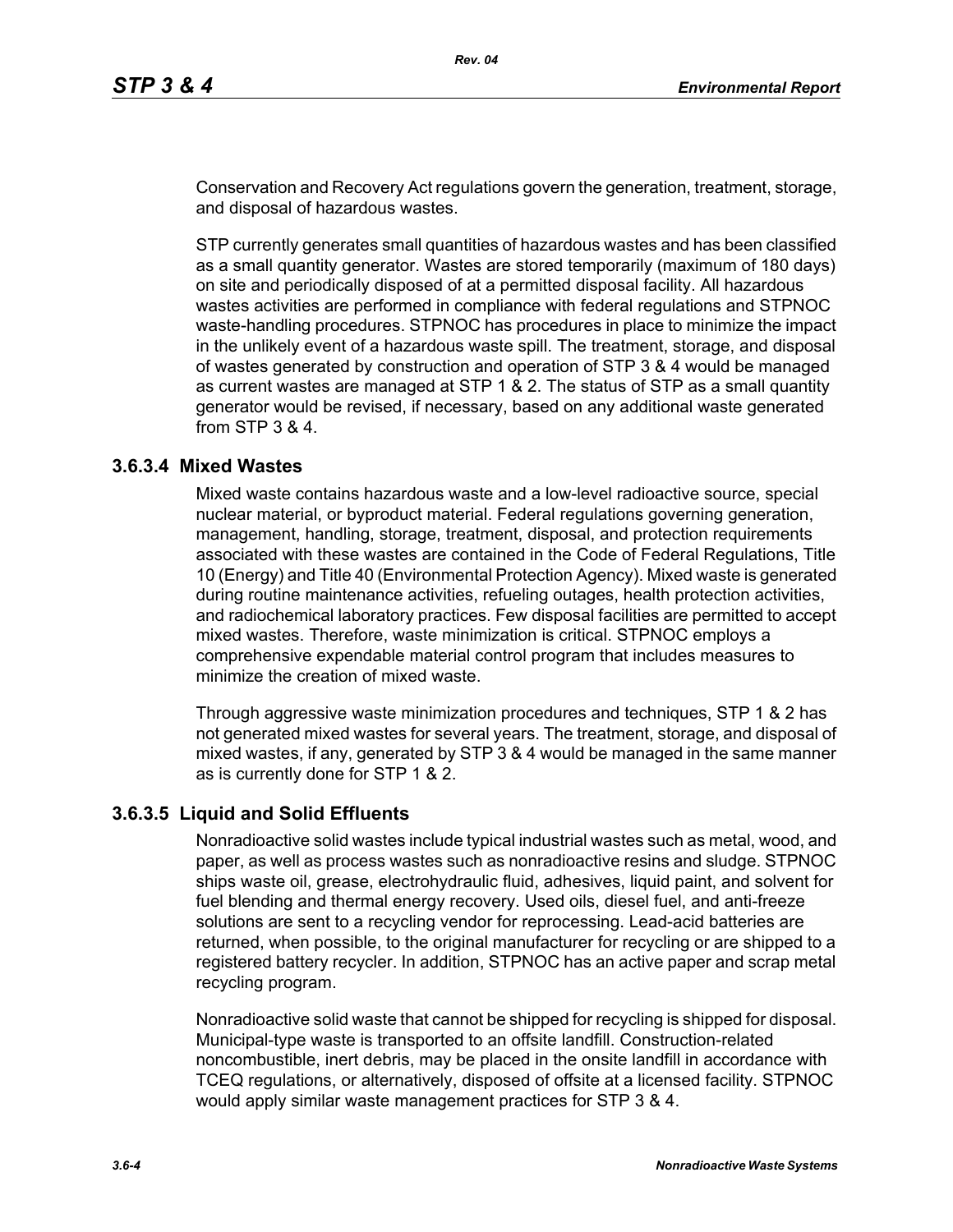### **3.6.4 References**

- 3.6-1 "(TCEQ 2005) Texas Commission on Environmental Quality, Permit to Discharge Wastes under provisions of Section 402 of the Clean Water Act and Chapter 26 of the Texas Water Code – Permit No. WQ0001908000, Texas Pollutant Discharge Elimination System (TPDES)" Austin, Texas, Reissued July 21, 2005 (Expiration date 12/01/09).
- 3.6-2 "(TCEQ 2003) Texas Commission on Environmental Quality, Permit to Land Apply Sewage Sludge under provisions of Chapter 26 of the Texas Water Code, Chapter 361 of Health and Safety Code, and Chapter 312 of Texas Administrative Code– Permit No. 04523," Austin, Texas, August 29, 2003.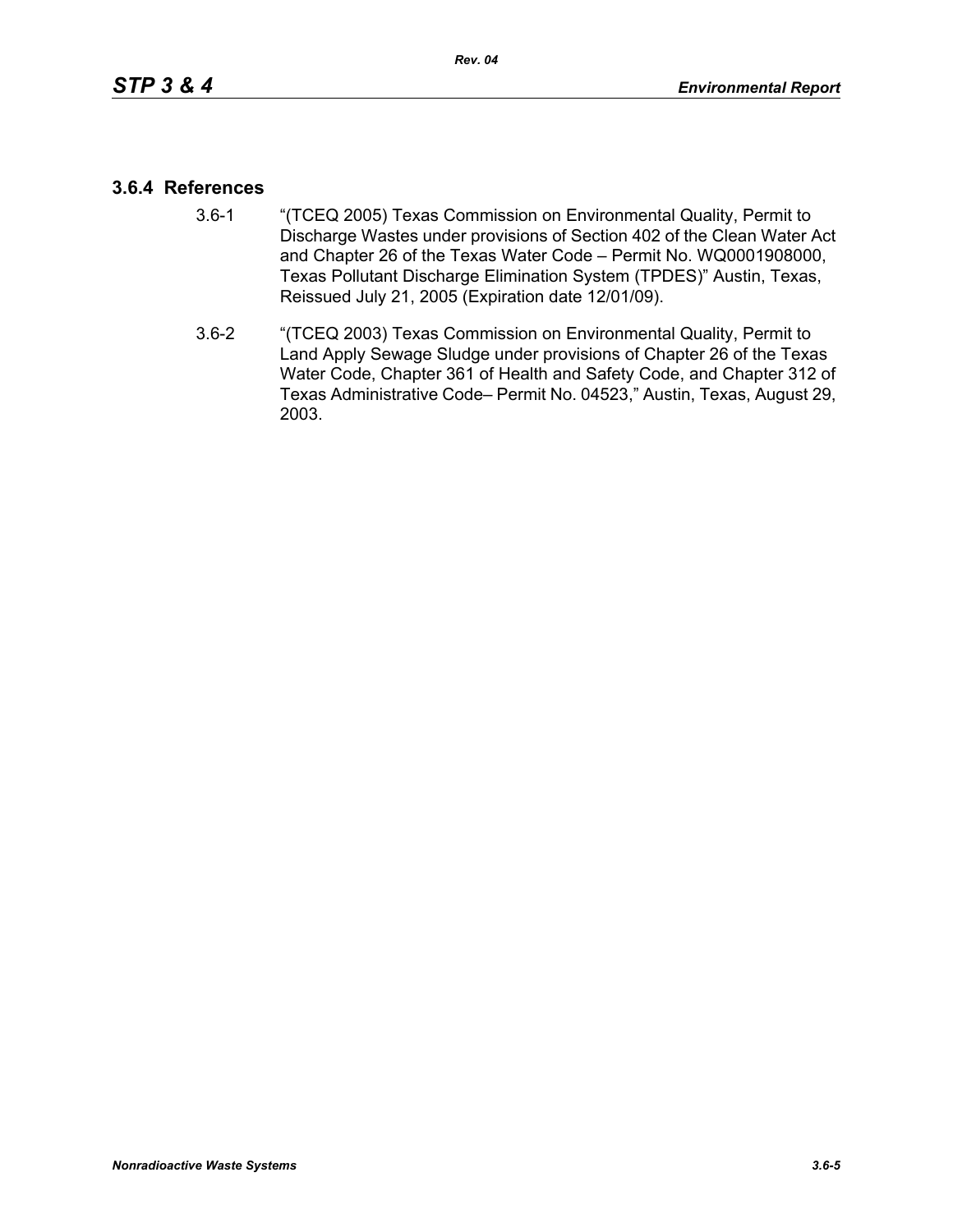## **Table 3.6-1 Potential Water Treatment Chemicals for STP Units 3 & 4 [1]**

| Ammonium bisulfite          | Molluscide (quaternary amine) |
|-----------------------------|-------------------------------|
| Antifoam                    | Phosphate                     |
| Biocide (Sodium Bromide)    | Polymers                      |
| Boric Acid                  | Sodium bisulfite              |
| Calcium hypochlorite        | Sodium chloride               |
| Coagulant                   | Sodium Hydroxide              |
| <b>Corrosion Inhibitors</b> | Sodium Hypochlorite           |
| (Ethanolamine, sodium       | Sulfuric Acid                 |
| metaborate, sodium nitrite) | Tolytriazole                  |
| Dispersant                  | Zinc                          |
| Hydrazine                   |                               |
| Lithium Hydroxide           |                               |

Source: STP Units 1 & 2

[1] Based on chemicals now used in STP 1 & 2. This list is representative, not definitive.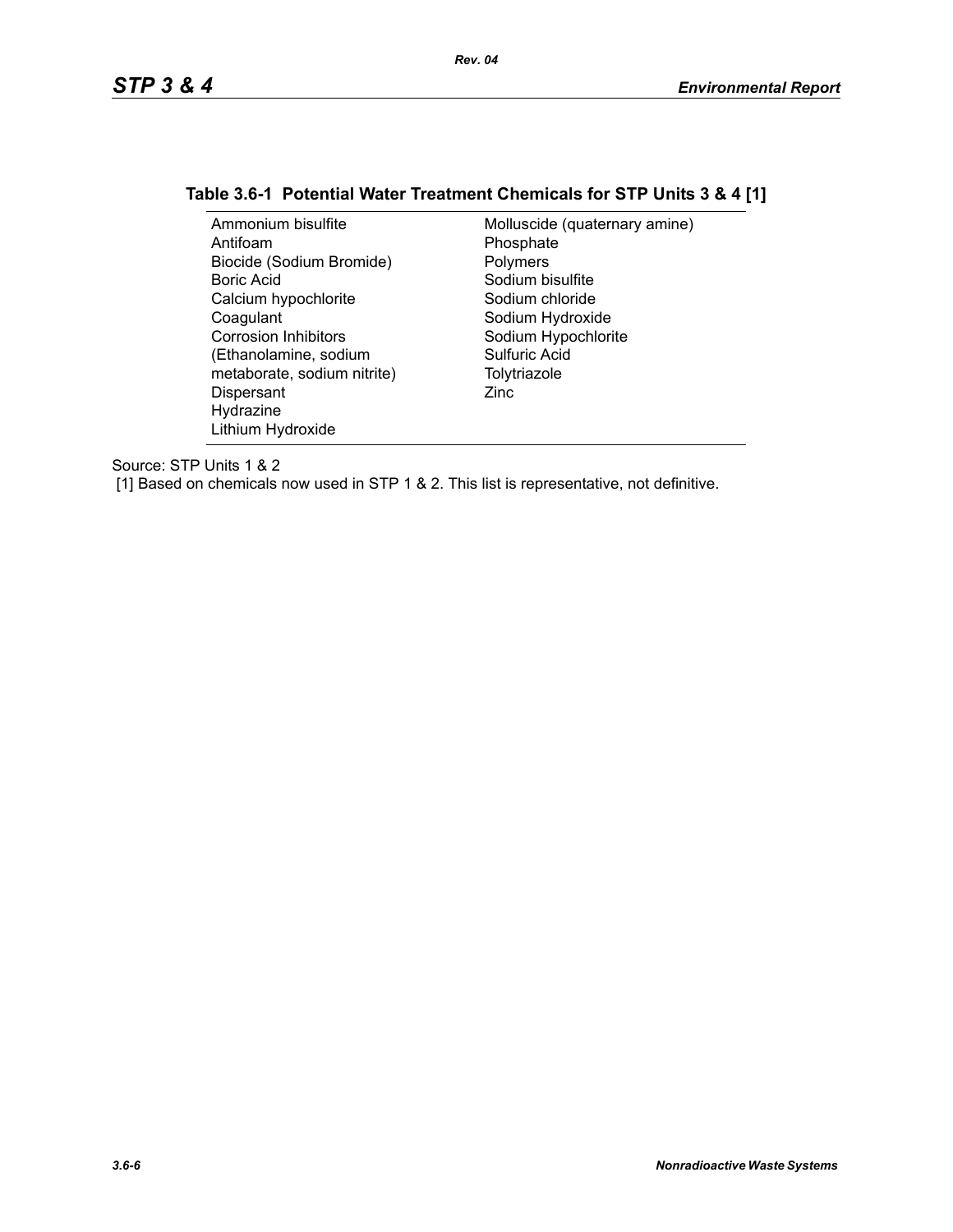|                                            | <b>Limitation (units)</b>           |                      |
|--------------------------------------------|-------------------------------------|----------------------|
| <b>Parameter</b>                           | <b>Daily Average</b>                | <b>Daily Maximum</b> |
| Flow (limits apply to<br>Outfall 001 only) | 144 (MGD)                           | 200 (MGD)            |
| рH                                         | $6.0 - 9.0$ (s.u.)                  | $6.0 - 9.0$ (s.u.)   |
| Temperature                                | 95 (°F)                             | 97 (°F)              |
| Total residual chlorine                    | NA.                                 | $0.05$ (mg/l)        |
| Total suspended solids                     | 30 (mg/l)                           | $100$ (mg/l)         |
| Total suspended solids<br>(sanitary only)  | 20 (mg/l)                           | 45 (mg/l)            |
| Total residual chlorine<br>(sanitary only) | 1 (mg/l) (minimum after<br>20 min.) | NA.                  |
| Oil and grease                             | $15 \ (mg/l)$                       | 20 (mg/l)            |
| Biological oxygen<br>demand (5-day)        | 20 (mg/l)                           | 45 (mg/l)            |
| Iron, total                                | $1$ (mg/l)                          | $1$ (mg/l)           |
| Copper, total                              | $0.5$ (mg/l)                        | $1$ (mg/l)           |

#### **Table 3.6-2 TPDES Permit Effluent Limitations for STP Plant Effluent Discharges [1]**

MGD – million gallons per day

s.u. – standard units

NA – not applicable

mg/l – milligrams per liter

Outfall 001 is the only permitted outfall that does not discharge to the MCR. The monitoring requirements for Outfall 001 include flow (outfall discharge and Colorado River flow, temperature, pH, and total residual chlorine).

[1] Currently permitted limitations for STP 1 & 2. These limits are anticipated for STP 3 & 4.

Source: Reference 3.6-1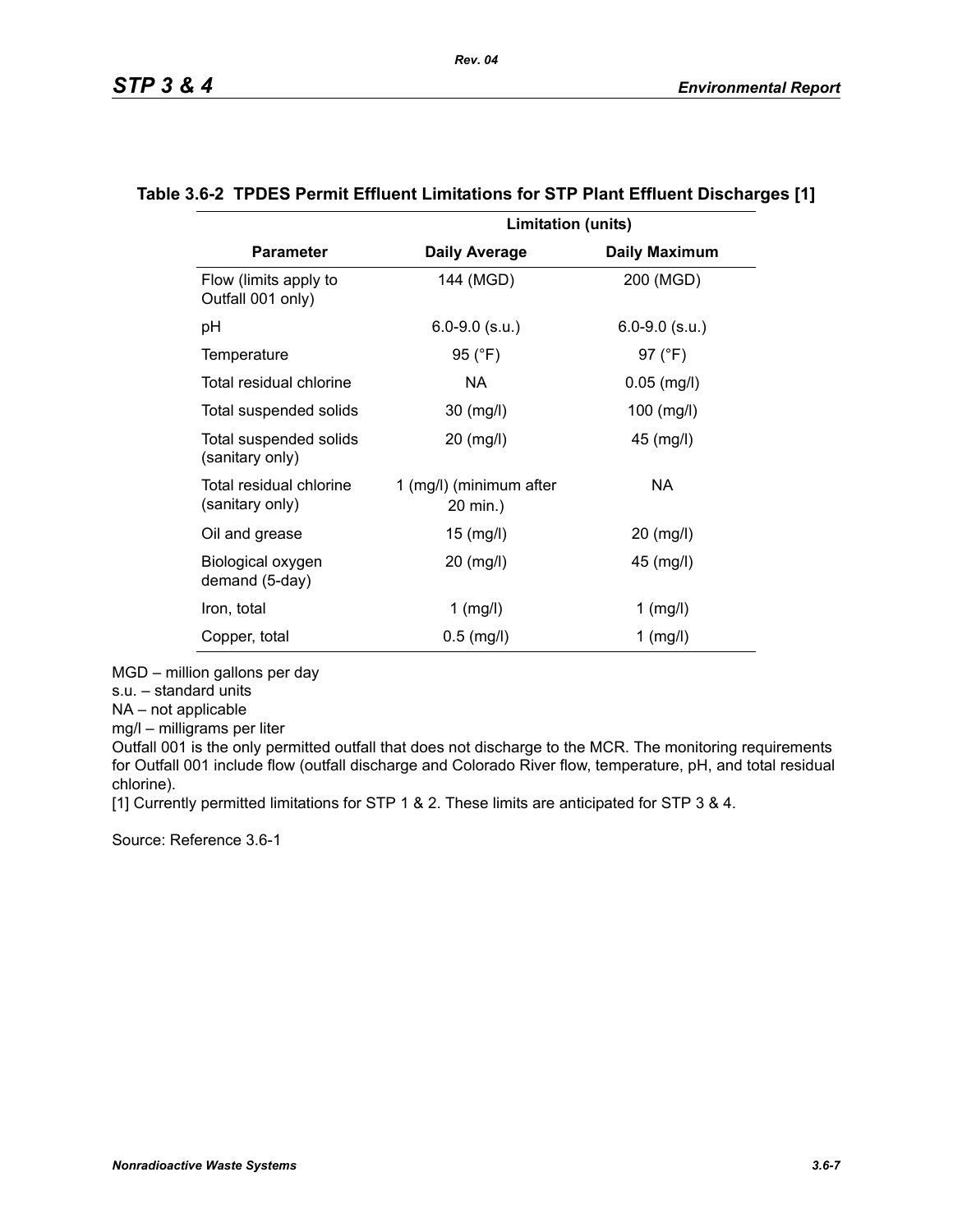### **Table 3.6-3 Annual Emissions (lbs/year) from Diesel Generators, and Combustion Turbine Associated with One ABWR Reactor**

| <b>Pollutant</b><br><b>Discharged</b> | <b>Diesel Generators</b><br>(Ibs/year) [1] | <b>Combustion</b><br>Turbine (Ibs/year)<br>[2] |
|---------------------------------------|--------------------------------------------|------------------------------------------------|
| Particulates                          | 1,230                                      | 22                                             |
| <b>Sulfur Oxides</b>                  | 4,608                                      | 1,912                                          |
| Carbon Monoxide                       | 4,600                                      | 912                                            |
| Hydrocarbons                          | 3,070                                      | 58                                             |
| Nitrogen Oxides                       | 28,968                                     | 2,016                                          |

[1] Emissions based on 4 hrs/month operation duration

[2] Emissions based on 4 hrs/month operation duration